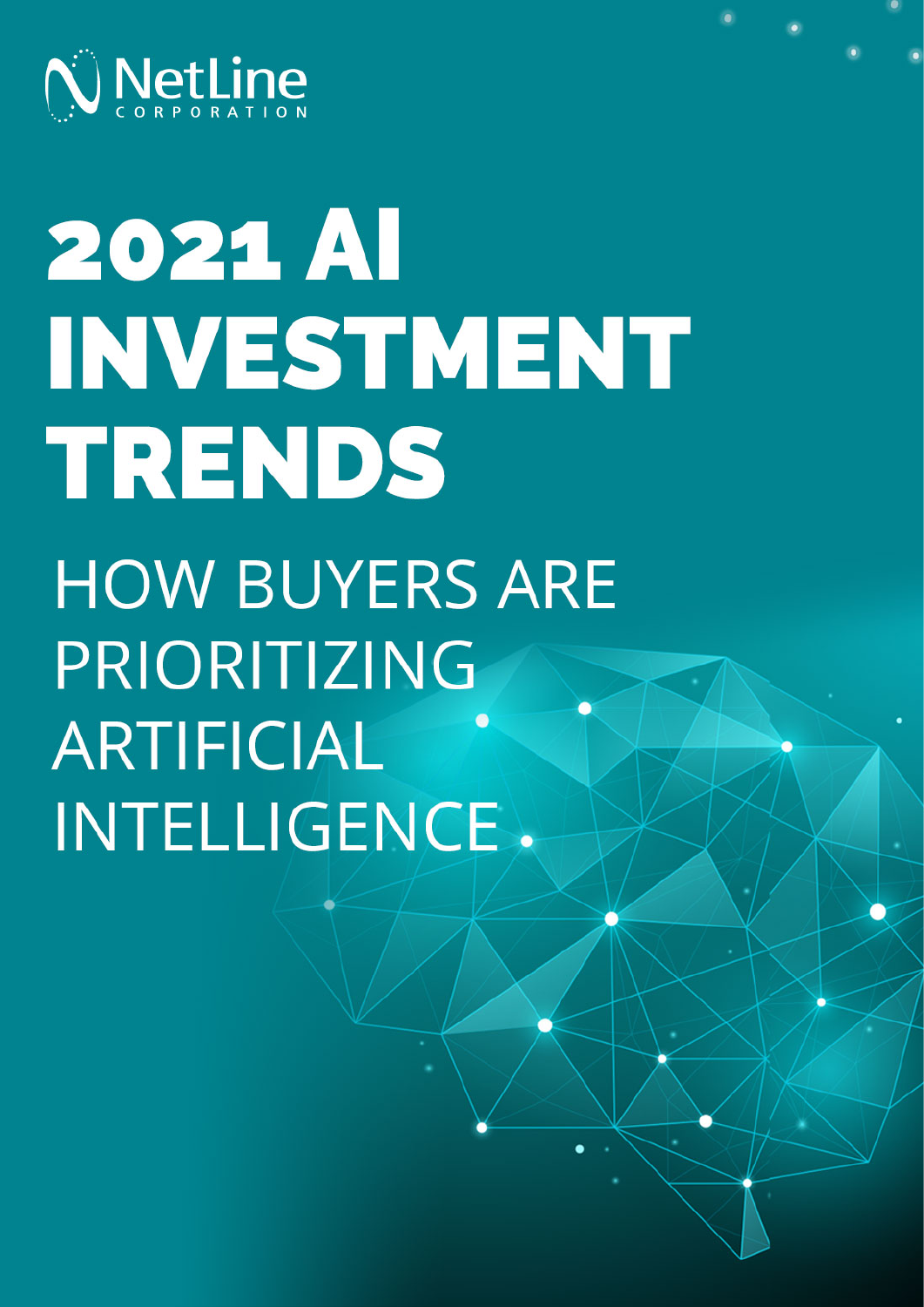Artificial Intelligence has the power to become one of the fulcrums of the future. If we're honest, it's probably already there.

If you're one of the more than 100 million Amazon Alexa owners, for example, you're engaging with a conversational AI each time you ask about the weather or movie times. Whenever you use mobile deposit to transfer a check into your bank account, that's AI and machine learning working in tandem—deciphering and converting handwriting into text. Already, we are using smart technologies in our daily lives.The list of potential uses is endless and our imaginations aren't slowing down.

According to a report titled *[The State of AI](https://docs.google.com/presentation/d/1bwJDRC777rAf00Drthi9yT2c9b0MabWO5ZlksfvFzx8/edit#slide=id.gf171287819_0_242)* from authors Nathan Benaich and Ian Hogarth, AI is being applied across the world of business, used in the regulation of technology, and is considered to be part of a new arms race politically, as autonomous weapons have already been deployed on the battlefield. While all of this is truly awesome (in the original definition of the word), there's a question that many AI companies are asking: When will everyday businesses and professionals use AI software to enhance their work?

Fortunately, this is something that NetLine has greater visibility into.

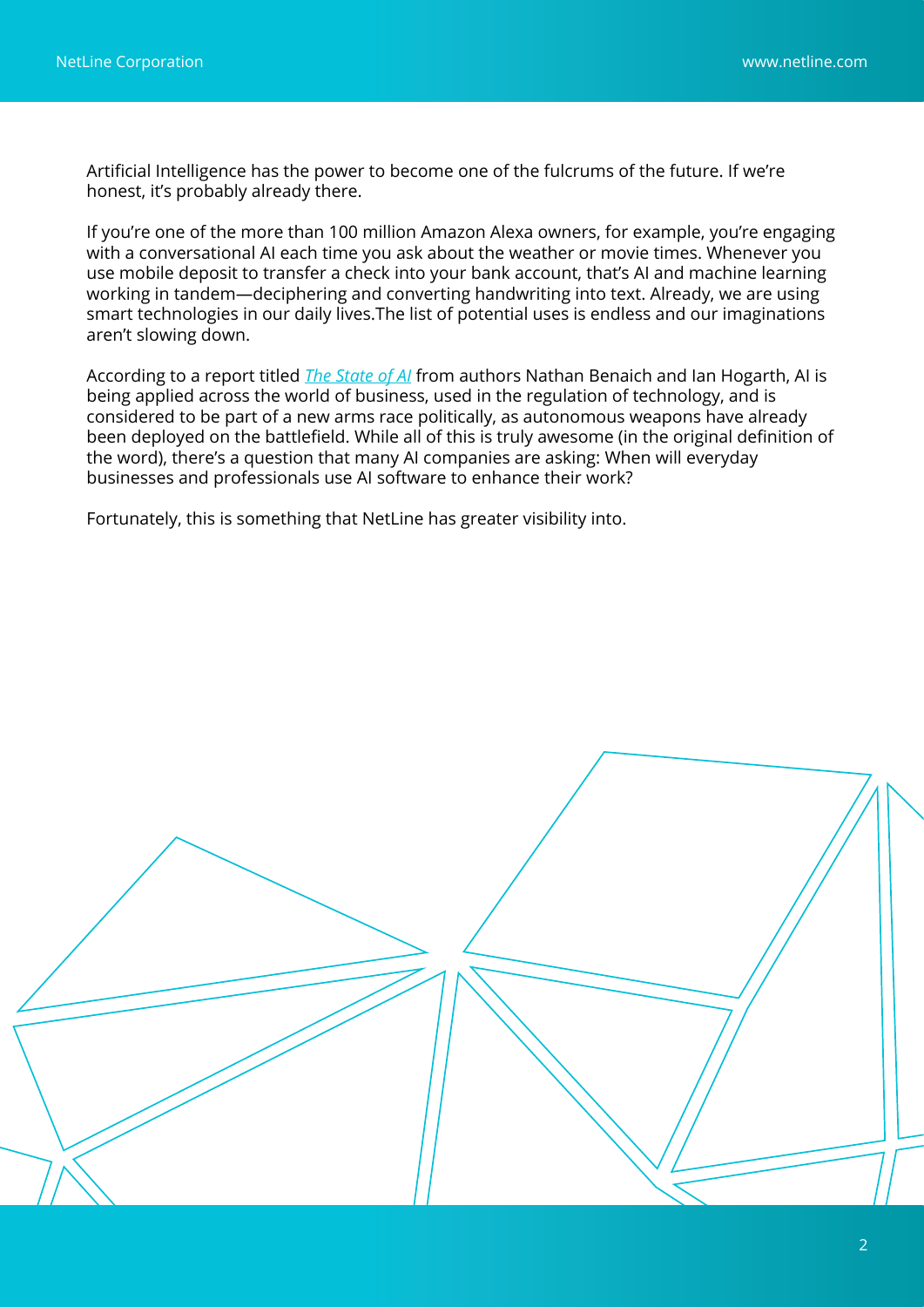### The Challenge

According to a market analysis report from [Grand View Research](https://www.grandviewresearch.com/industry-analysis/artificial-intelligence-ai-market), global artificial intelligence market size in 2020 was valued at \$62.35 billion (USD). Over the next seven years, it's expected to expand at a compound annual growth rate (CAGR) of 40.2%, reaching \$997.77 billion by 2028. Clearly, there is a large (and growing) market for AI software.

However, not much is known or discussed about the maturity of the AI software market beyond its current buyers, especially the big names like Apple, Amazon, and major car manufacturers.

• Better understand the AI software market beyond its current buyers, especially the big names like Apple, Amazon, and major car manufacturers.

• What kind of obstacles stand in the way of AI software solutions providers further permeating the market?

## The Goal

• Identify and understand how leading IT decision makers use or intend to use AI software and whether they intend to increase their investment any further within the next 12 months and beyond.

• Such observations should exclusively be captured via first-party interactions with IT buyers as they voluntarily registered and consumed related content.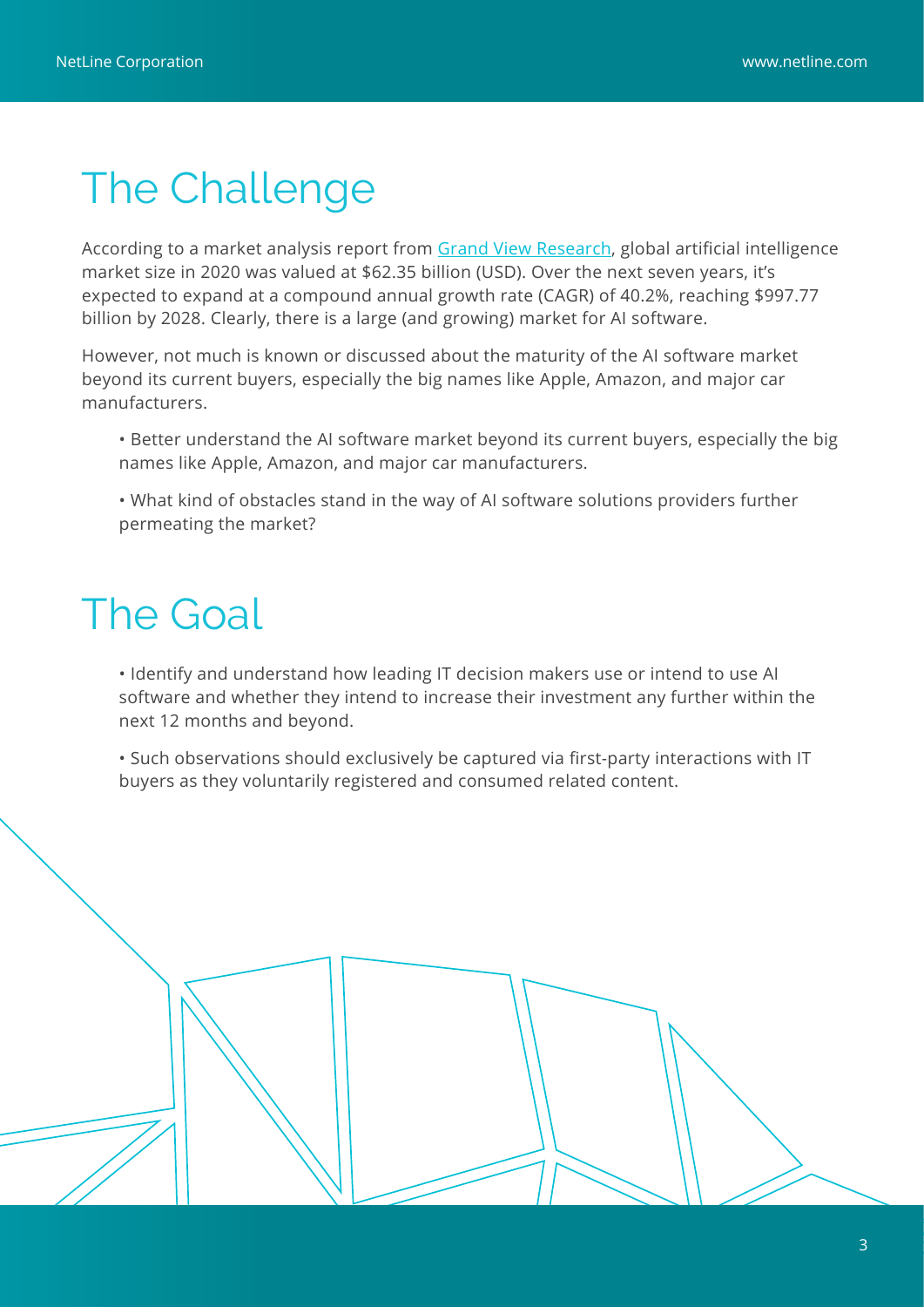#### How This Data Was Captured

By tapping into dramatic scale beyond the limitations of their own content, our customer leveraged NetLine's [Intent Discovery](https://www.netline.com/intent-discovery.html?utm_source=content&utm_medium=blog&utm_campaign=210817blgcloudtrid&utm_id=210817blgcloudtrid) product to secure firstparty sourced intent-rich data squarely aimed at accelerating sales outcomes. Empowered by NetLine's entire universe of content, the client put to good use all 12,000+ assets, billions of data points, and the 35,925,120 different ways of filtering buyers actively performing research.

Unlike traditional intent data, Buyer-Level intent Discovery helps you better understand the challenges, priorities, and purchase timeline of your ideal targets. Nothing is hidden behind obfuscated datasets and/or black box proprietary scores.

Perhaps most importantly, Intent Discovery acts as an always-on monitor of all B2B content consumption behavior as professionals are actively researching content specific to their challenges. Monitoring activity is then mined on a realtime basis, and intercepted once a buyer has met or exceeded each element required to define intent—capturing custom, intent-rich, customer-specific insights directly from the prospect.

#### The Questions

To answer the questions, we engaged nearly 2,000 senior level IT decision makers to assess their desire to invest in AI software and what their priorities are with this technology.

Here's a sampling of some of the insights we uncovered from their responses.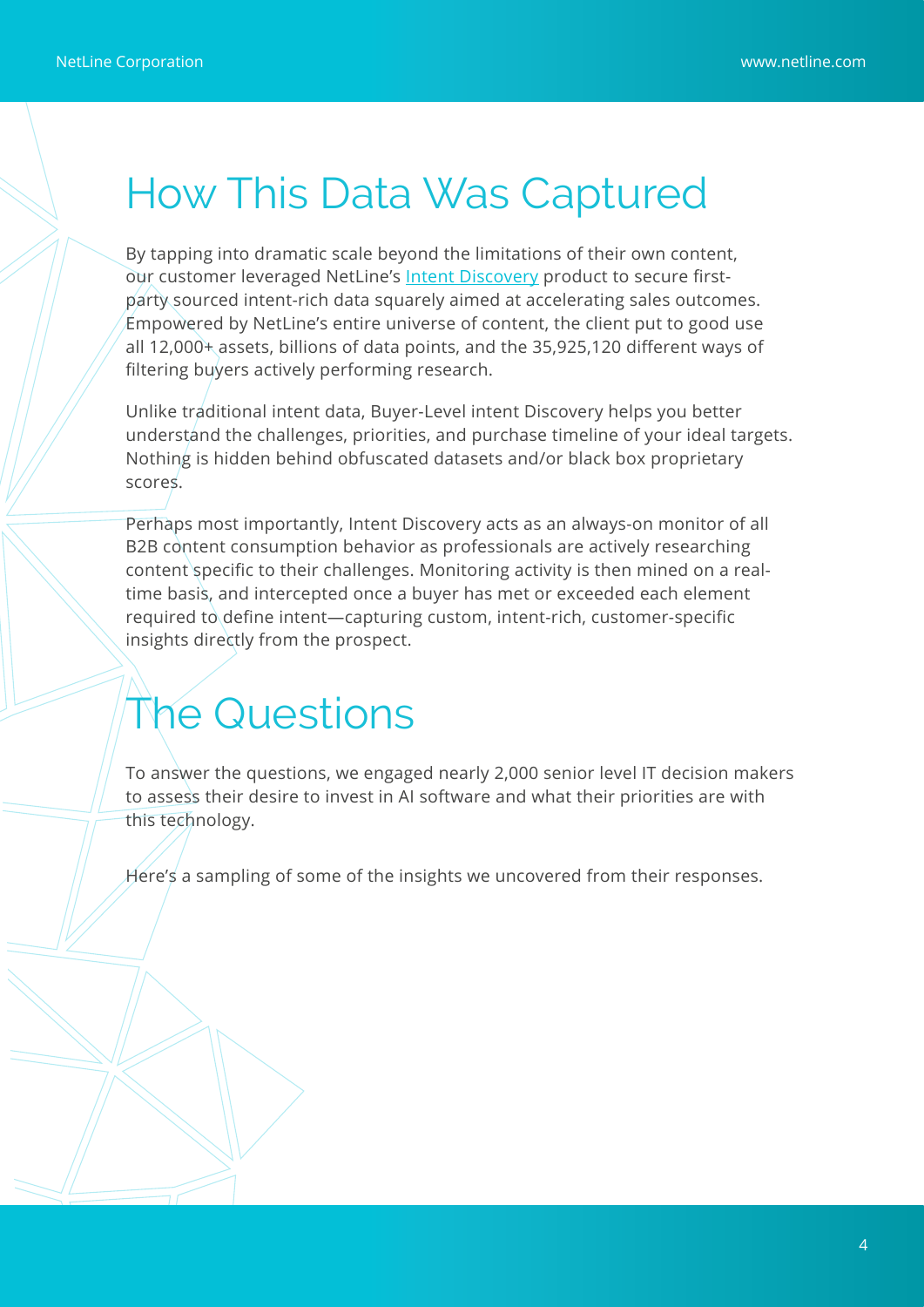1. What are your top AI Software priorities you are allocating resources towards?

| <b>Automating Routine Tasks</b>                                   | 28.79% |
|-------------------------------------------------------------------|--------|
| <b>Managing Risk, Fraud &amp;</b><br><b>Cybersecurity Threats</b> | 27.63% |
| <b>Helping People Make Better Decisions</b>                       | 19.01% |
| <b>Operationalize AI</b>                                          | 8.83%  |
| <b>Gather Forward-Looking Intelligence</b>                        | 7.21%  |
| <b>Automating Customer Operations</b>                             | 5.75%  |
| <b>Responsible &amp; Ethical AI</b>                               | 2.77%  |

The top priorities of decision-making professionals featured a tight race at the top, with Automating Routine Tasks (28.79%) and Managing risk, fraud and cybersecurity threats (27.63%) drawing the most votes.

Conversely, only 2.7% of all respondents prioritized the responsible and ethical use of AI meaning that nearly two-thirds (61.9%) of all responding industries didn't even consider this option a priority. Considering what is possible with AI in the wrong hands, the apparent lack of concern in regards to ethics is staggering.

Some of the other notable insights include the following:

• Automating routine tasks & Managing risk, fraud and cybersecurity threats each accounted for nearly 28% of all responses, respectively.

• The Healthcare/Medical industry was 124.4% more likely to say Automating Routine Tasks with AI was more important to their profession compared to the Telecommunications field.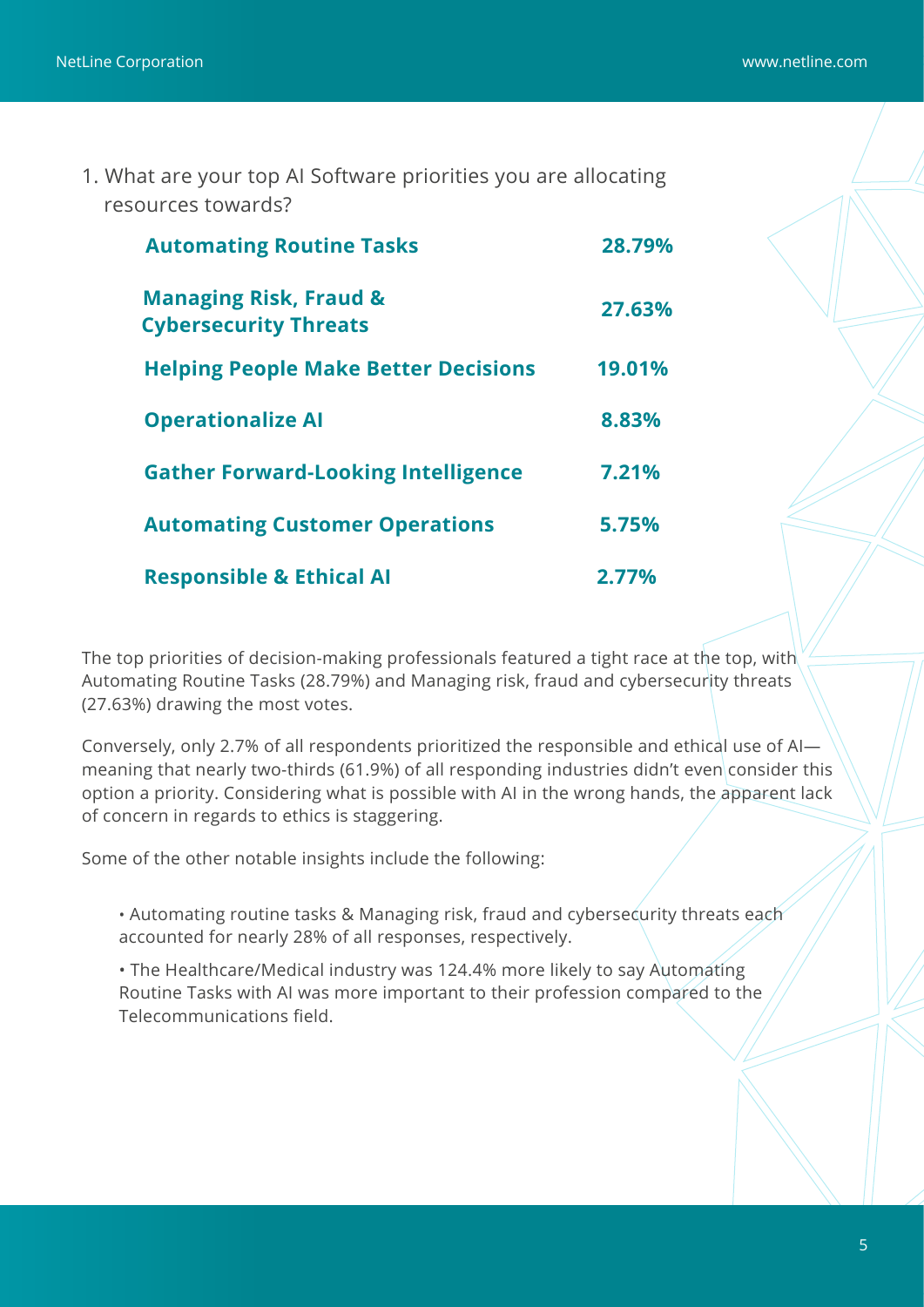• 14.57% of Finance industry respondents said that Operationalizing AI was the top priority they had with any AI software, the largest percentage of any industry for this priority.

• While only 7.21% of all respondents said that gathering forward-looking intelligence was their top priority, professionals in the Automotive (20.37%), Media (33.33%), Manufacturing (12.5%), and Retail and Consumer Goods (11.64%) were keen to leverage AI to help them plan ahead.



Perhaps the best way to summarize the needs of B2B professionals regarding AI software comes down to handling the mundane and the complex. While this is an overly simplistic way of describing these findings, it's quite true.

If AI software can knock out the mundane tasks professionals spend a large portion of their time (which it can), then there's a market. If AI software can support sniffing out the scoundrels who pose a significant threat to your business (yes to that, too), then there's a market.

Of course, if it were that easy, we'd already see a wider-permeation of the market. What other challenges face this market?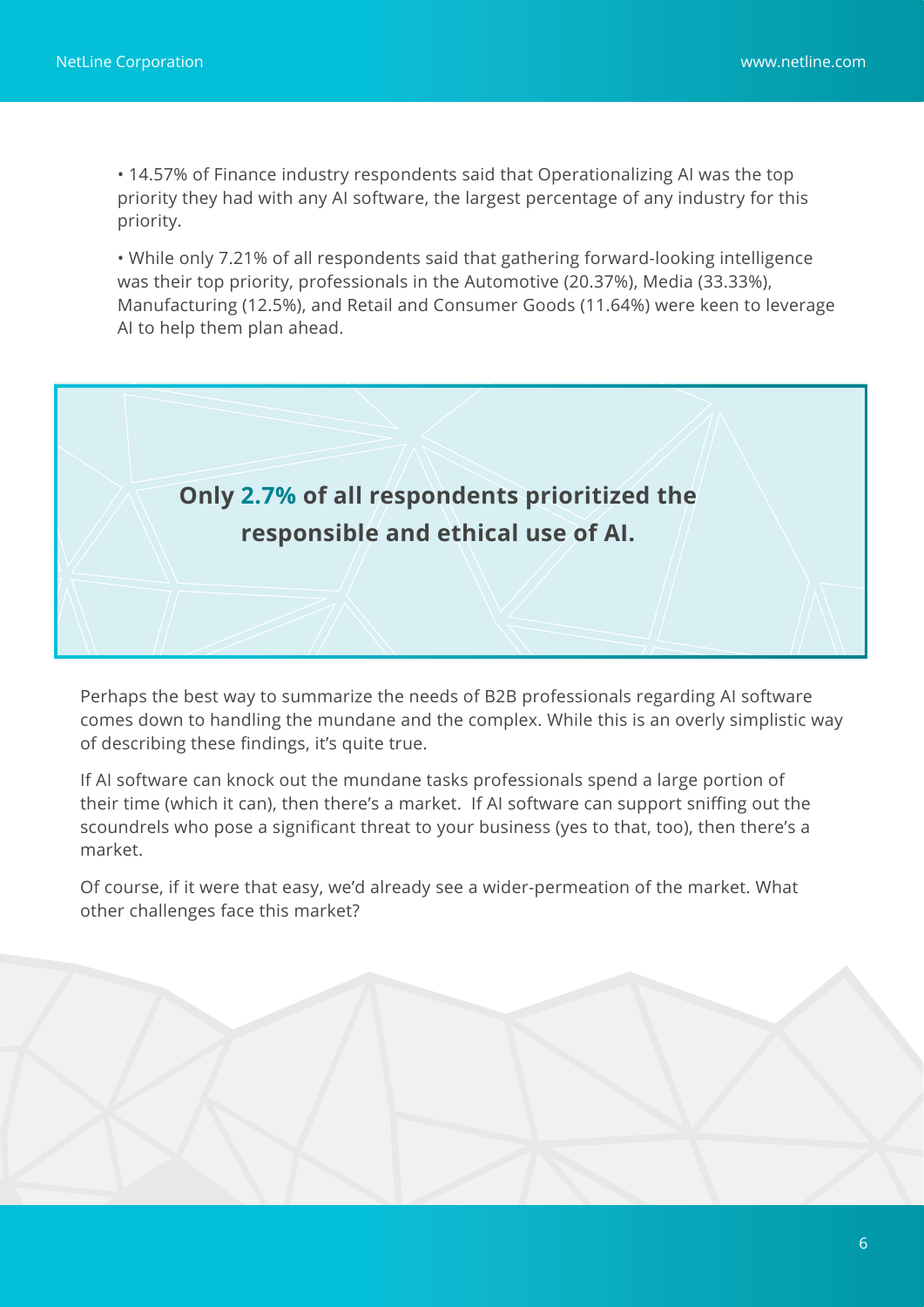2. What are your top challenges in managing and using AI Software?

| <b>Difficulties with Data Management</b>                                          | 46.29% |
|-----------------------------------------------------------------------------------|--------|
| <b>Lack of Transparency as Algorithms</b><br><b>Learn and Become More Complex</b> | 26.48% |
| <b>DATA Set Management</b>                                                        | 12.86% |
| <b>Leverging Chat Bot Analytics</b>                                               | 8.72%  |
| <b>DATA Archiving</b>                                                             | 5.65%  |

For this question, there was one clear frustration that emerged from the responses we recorded: Data Management. 46.39% of all respondents cited Difficulties with Data Management as their greatest challenge when it comes to managing and using AI Software.

In fact, this challenge was so much more top-of-mind relative to the other challenges that respondents were more likely to say that Difficulties with Data Management was their top challenge compared to:

- Data Archiving (719.64%)
- Lack of Transparency [as algorithms learn and become more complex] (368.75%)
- Leveraging Chat Bot Analytics (54.46%)

**46.39% cited Difficulties with Data Management as their top challenge in managing and using AI Software.**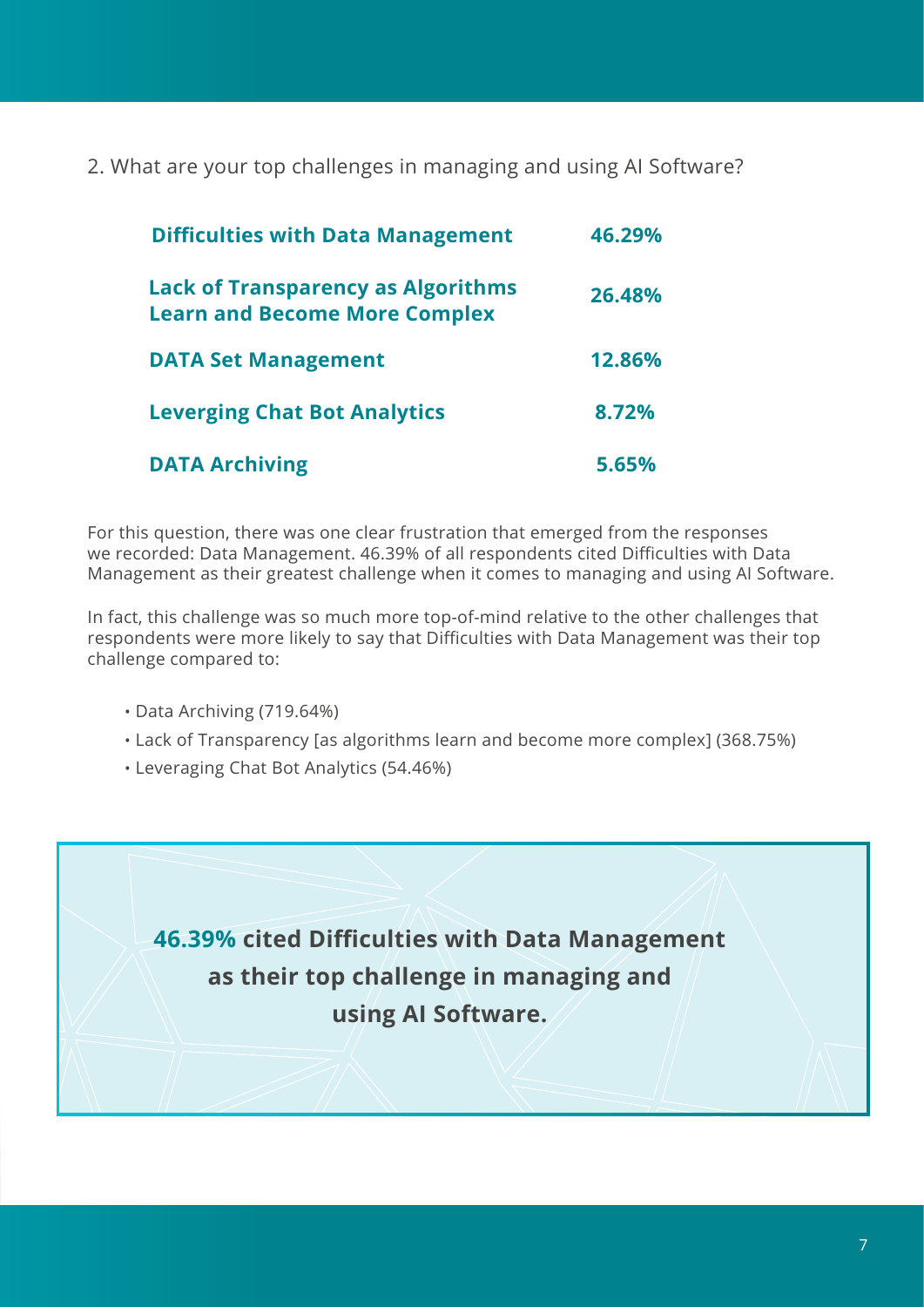Let's review the rest of the findings:

• While the concerns regarding Data Management polled as the greatest challenge for this question, respondents from four industries (Construction, Insurance, Real Estate, and Transportation and Logistics) did not believe it to be their top challenge at all.

• However, among those industries that did believe it to be a challenge for their organization, Telecommunications had the smallest share with 16.67%

• Automotive professionals were 57.14% more likely to cite the Lack of transparency as algorithms learn and become more complex as their top challenge compared to their peers in the Corporate Services industry

At a macro-level, (beyond the overwhelming answers to data protections and security and the high costs associated with the public cloud) there doesn't seem to be any hardline connection of one's industry's perceived need to protect their data at all costs vs. the need to keep cost in mind.

And now for the moment you've been patiently waiting for: When will you and/ or your business be looking to spend on AI? This is the true multi-million dollar question.

3. What's the timeframe for additional investment for AI Software

| <b>Over 1 Year</b>    | 68.08% |
|-----------------------|--------|
| 6-12 Months           | 20.07% |
| 3-6 Months            | 6.00%  |
| <b>Under 3 Months</b> | 5.85%  |

Regardless of the other answers we'll see from any prospects, the truth is in the pudding when it comes to where your budget resides.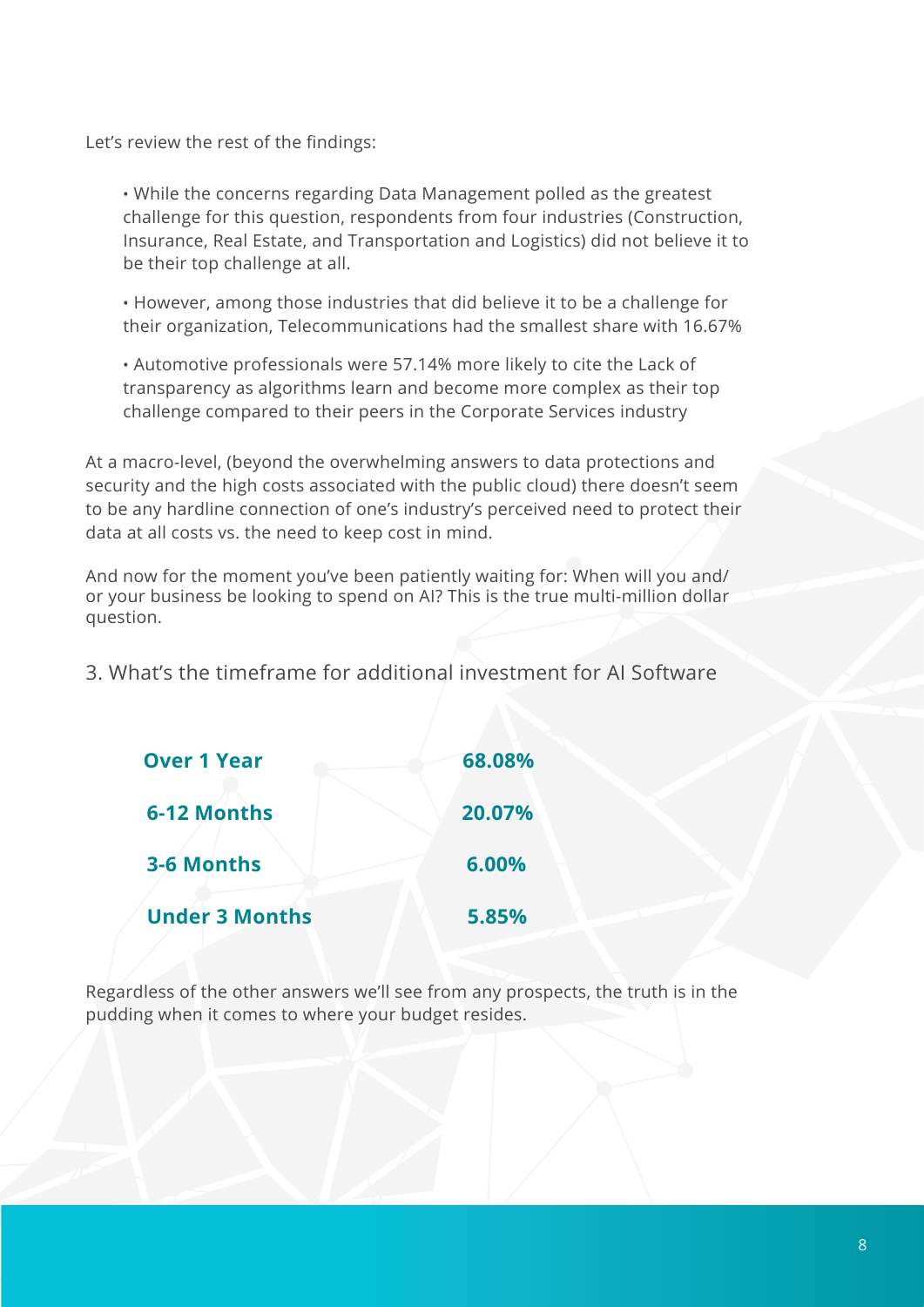Let's find out where the market truly is:

• 31.92% of all respondents have an AI related investment event occurring within the next 12 months.

• 5.85% of respondents said they were looking to make an additional investment within the next 3 months, meaning that respondents were 1034.45% more likely to say they were more inclined to wait Over 1 year to invest compared to Under 3 months.

• 88.19% of all respondents said that they were not looking to make any additional investments in AI within the next 6 months.

• 38% of all industries (Aerospace/Aviation, Automotive, Computers and Technology, Education, Finance, Government, Healthcare/Medical, and Retail and Consumer Goods) had answers that spanned across the timeline.

• Respondents were 213% more likely to say that any additional AI investment would come after 2022 (beyond 12 months).

**31.92% of all respondents have an AI related investment event occurring within the next 12 months.**

Overall, it's quite clear that the majority of the market is simply not prepared in the present to move forward investing any further into AI software. With how strange 2020 was with the way 2021 has unfolded, it's not terribly surprising that professionals are looking to defer until 2022 at the earliest. However, knowing that nearly 6% of a \$62 billion market is ready to make a move is still a terrific insight to takeaway from this Intent Discovery Trends Report.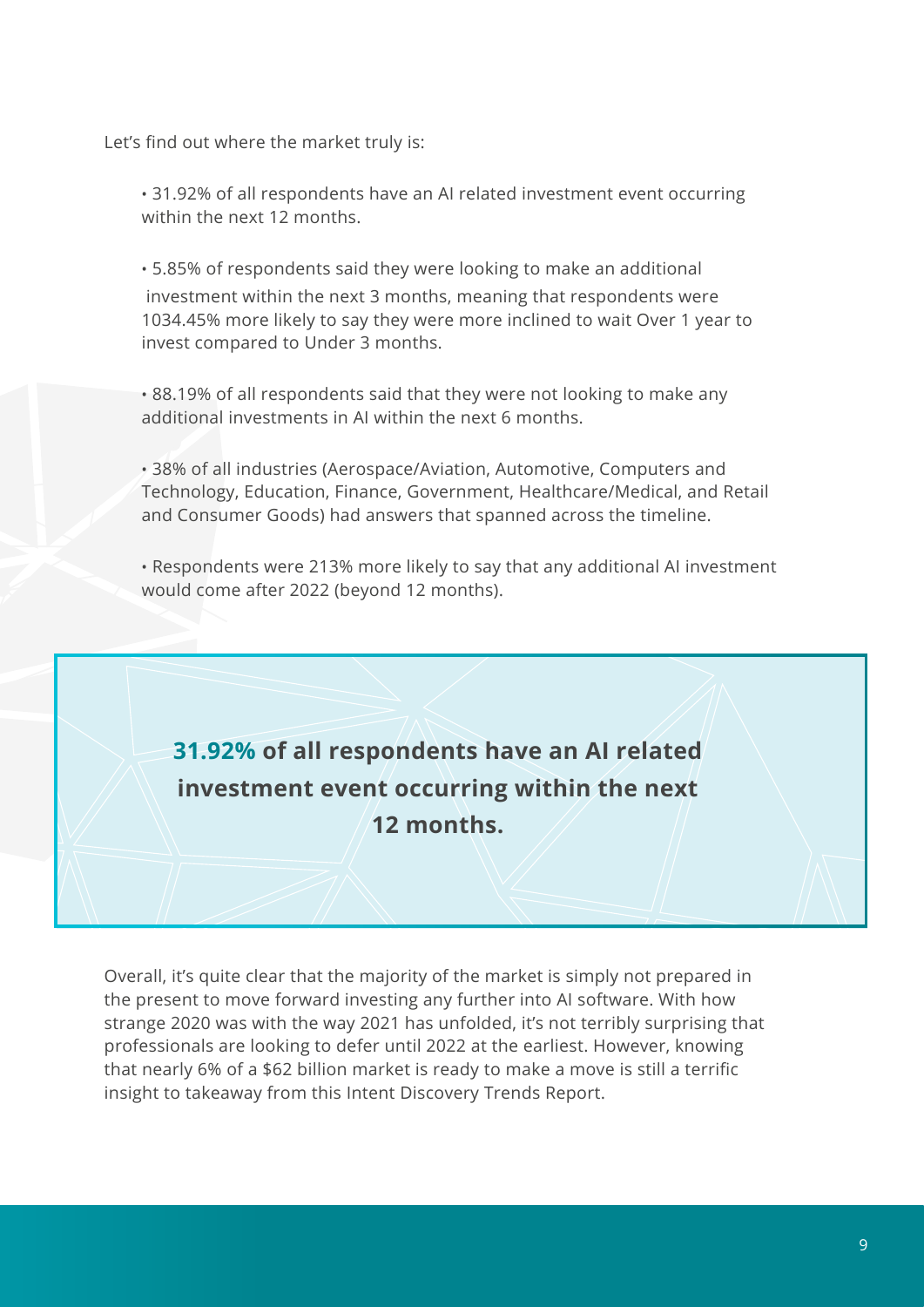# How Your Business Can Better Understand the Intent of Your Audience

In today's hyper competitive vendor market, it is more important than ever to understand real-time pain points and in-market tendencies of your future buyers.

NetLine's Intent Discovery product helps businesses accelerate its sales cycle by capturing first-party intent data by intercepting and engaging the buyer with customized validation questions. With this one-of-a-kind product, B2B Marketers can gain first-party insights for immediate activation and seamless remarketing/ sales acceleration.

For more information on how you can move beyond account-level insights and start your buyer-level intent discovery journey, contact us, or [visit our website](https://www.netline.com/intent-discovery.html?utm_source=content&utm_medium=blog&utm_campaign=210817blgcloudtrid&utm_id=210817blgcloudtrid)